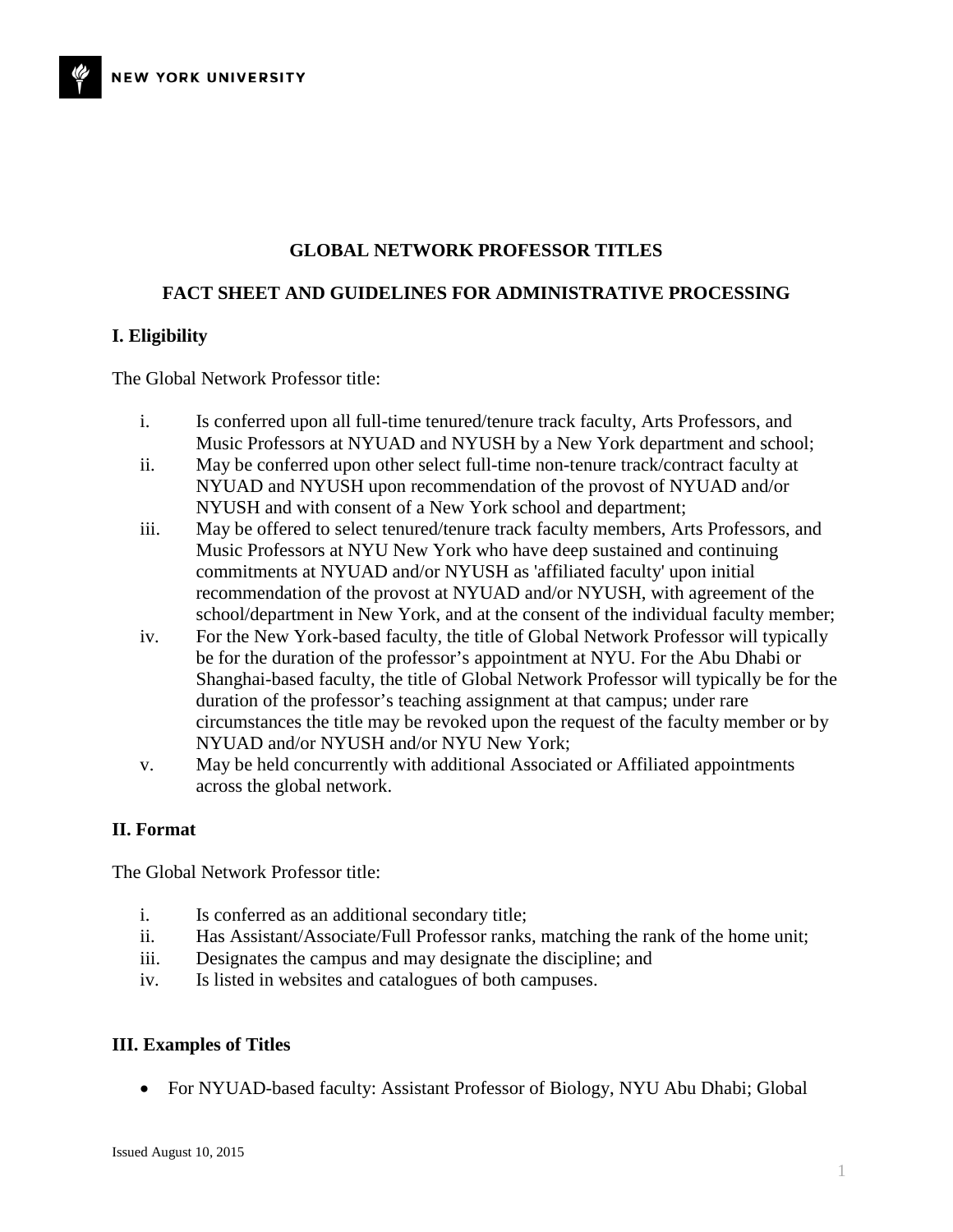Network Assistant Professor of Biology, Faculty of Arts and Science, NYU.

- For NYUNY-based faculty: Professor of Cinema Studies, Tisch School of the Arts, NYU; Global Network Professor of Cinema Studies, NYU Abu Dhabi.
- For NYUNY-based faculty: Professor of History and French, Faculty of Arts and Science, NYU; Global Network Professor of History, NYU Shanghai.

# **IV. Rights, Duties, and Privileges**

For a Global Network Professor title conferred upon a faculty member at NYUSH and/or NYUAD by a unit in New York:

- i. The probationary timetable of the tenure track professor is the timetable of the home unit – NYUAD or NYUSH.
- ii. The Global Network Professor is eligible to teach and mentor graduate students in the New York unit.
- iii. The Global Network Professor participates in faculty governance in the home campus only (at NYUAD or NYUSH) and has no rights or obligations with respect to tenure or governance in New York.

For a Global Network Professor title conferred upon a New York faculty member by NYUAD and/or NYUSH:

- i. The Global Network Professor is typically an affiliated faculty member at NYUAD and/or NYUSH with teaching responsibilities.
- ii. Global Network Professors are eligible to participate in the faculty governance of NYUAD and/or NYUSH in accordance with the eligibility provisions of each respective campus, but are only eligible to represent their home school in the University Senate, as outlined in the Faculty Handbook.

The Cross [Appointments](http://www.nyu.edu/content/dam/nyu/provost/documents/faculty-global-network/CrossAppointmentswithGNF14July2015.pdf) chart summarizes the rights, duties, and privileges associated with the Global Network Professor title, as compared with traditional cross appointments at NYU.

## **V. Coordinated Appointment, Third Year, Reappointment, Promotion, and Tenure Review**

NYUNY units that confer Global Network Faculty status participate in the appointment, thirdyear, tenure, and promotion review of the tenured/tenure track faculty and the appointment, reappointment and promotion review of Arts and Music Professors, as described in the Provost's memo regarding [Both/And Decision Making in Searching for, Hiring, and Tenuring Faculty at](http://www.nyu.edu/content/dam/nyu/provost/documents/faculty-global-network/BothAndJuly2015.pdf)  [NYU Abu Dhabi and NYU Shanghai\)](http://www.nyu.edu/content/dam/nyu/provost/documents/faculty-global-network/BothAndJuly2015.pdf), consistent with existing procedures in the schools and campuses for cross appointments, and in accordance with the New York department's policies.

NYUAD and NYUSH do not participate in reappointment, promotion, tenure, or salary review of the New York-based Global Network Professor.

A full statement about coordinated appointments across the global network may be viewed at [Faculty in the Global Network.](http://www.nyu.edu/content/nyu/en/faculty/faculty-in-the-global-network/coordinated-faculty-hiring.html)